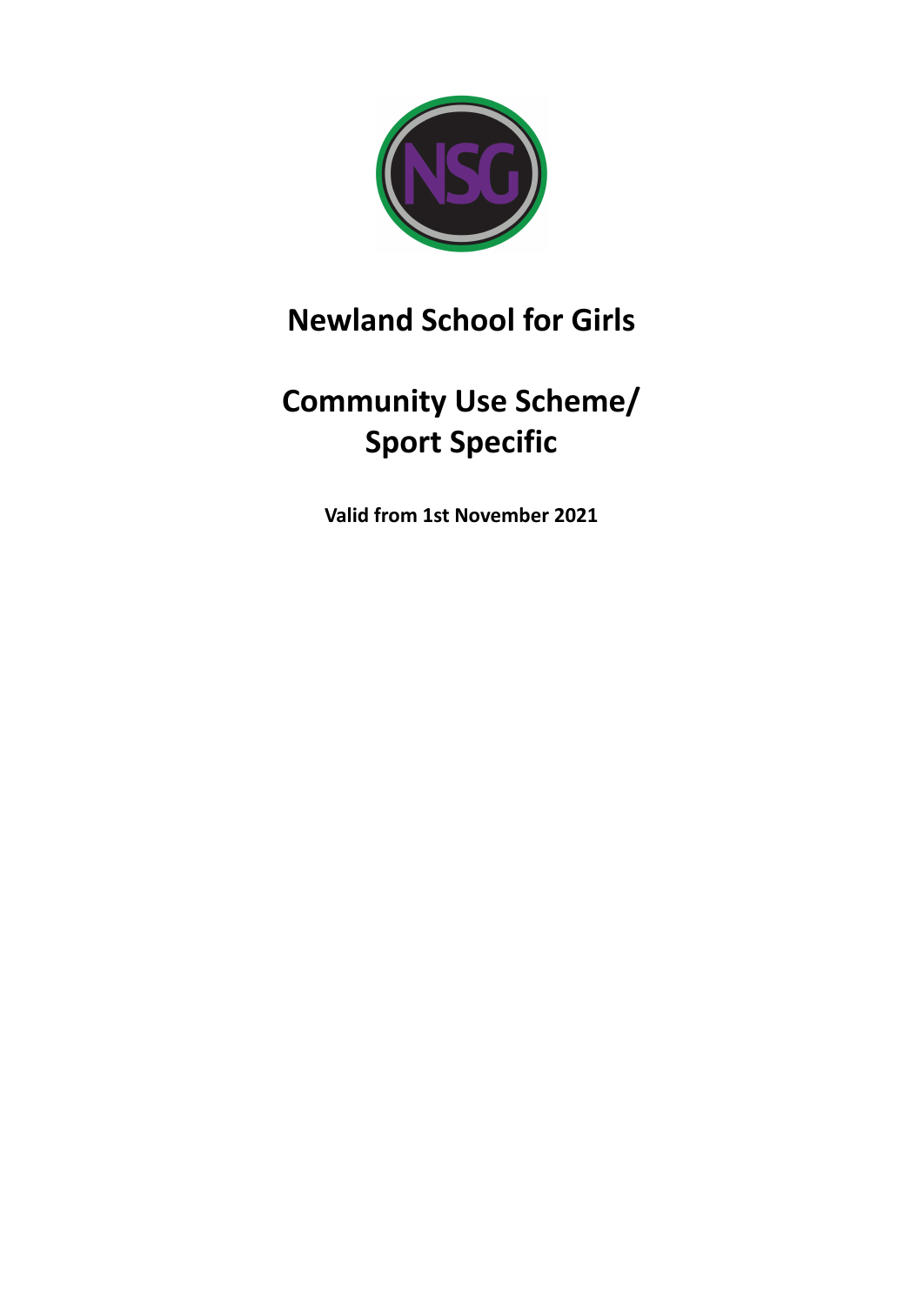## **CONTENTS**

| Section One   | <b>Conditions for Lettings</b>                  |
|---------------|-------------------------------------------------|
| Section Two   | <b>Booking Form</b>                             |
| Section Three | Insurance Statement                             |
| Appendix 1    | Schedule of Charges                             |
| Appendix 2    | Definition of use Group and Charging Categories |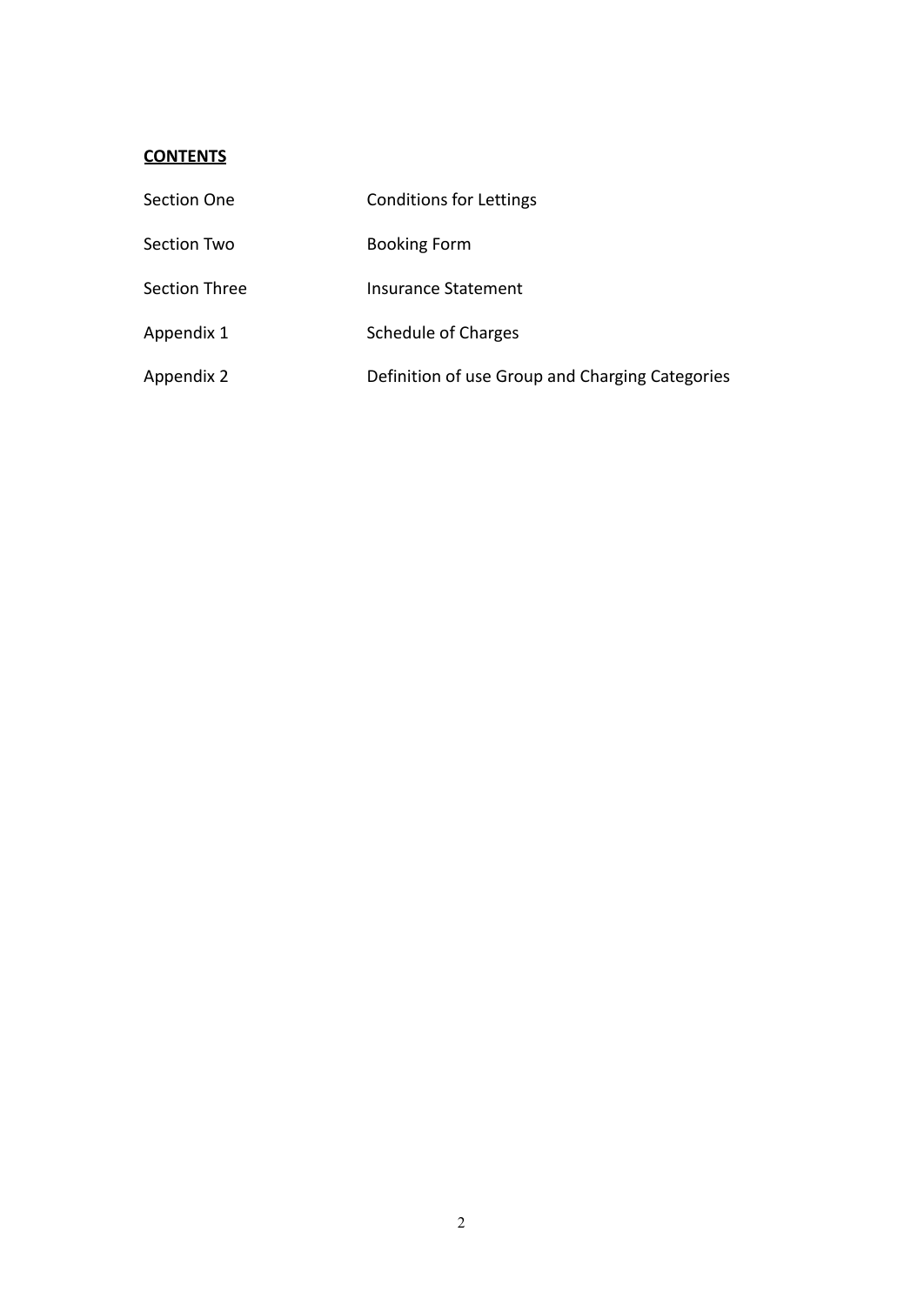## **Newland School for Girls Community Use Policy**

## **Section One**

## **Conditions for Lettings**

#### 1. **Aims and Objectives**

- 1.1 The parties hereto agree to support the development and use of the Newland School for Girls Sports Facilities in order to pursue the following aims:
- 1.2 To increase and improve the quality of sporting and physical activity opportunities for the pupils of the school in curricular and extra-curricular sports activities
- 1.3 To provide opportunities for local people and sports organisations to participate in sport and physical activity, to develop their skills, particularly among low participant groups
- 1.4 Where appropriate to establish the school as a community club in the west of Hull to support voluntary sector groups to help raise standards of coaching education and training administration volunteering and performance pathways in the North of Hull.
- 1.5 In accordance with the above aims, the parties agree that Community Use Sport Specific will To maximise community use of the school sports facilities during term time for the agreed hours each day

#### 2. **General**

- 2.1 The School's facilities shall be used only for the purpose(s) specified on the booking form and use must not adversely affect either the school or other community users.
- 2.2 Sub-letting of the School's facilities is prohibited.
- 2.3 The school facilities and sports pitches will be available for bookable community use between the hours of 6pm and 8.00pm Monday to Friday during term time, when not being used by the school. Bookings will also be available for use of the facilities during weekends, between the hours of 8am and 10am.
- 2.4 In the event of any user seriously or persistently abusing this policy Newland School for Girls shall be entitled to suspend use immediately.
- 2.5 All applications for lettings should normally be made at least one calendar month before the date required, so that any points of doubt may be clarified. All fees must be paid on receipt of an invoice from the school within 14 days. Our preferred method of payment is by bank transfer into the School's bank account. Details can be found on your invoice. Users will be invoiced monthly in arrears. Failure to pay may result in your contract with the school being terminated.
- 2.6 A season fee will be invoiced in September for the full season. This can be paid in full or in 3 equal instalments (1<sup>st</sup> instalment by 30<sup>th</sup> September, 2<sup>nd</sup> instalment by 30<sup>th</sup> November and the final instalment by 31<sup>st</sup> January). Failure to comply with the above payment schedule may result in your contract with the school being terminated.
- 2.7 In the event that a payment by cheque is returned, the user will be invoiced for the bank charges incurred by the school relating to this payment. At the time of issuing this policy (October 2021) these charges were £4.50 per cheque. This is subject to change dependent upon any changes to charging made by the bank.
- 2.8 The school shall be free from liability if the facilities are not available through causes outside the school's control, e.g. examinations, elections, bank holidays, adverse weather conditions. In such circumstances, you will not be charged.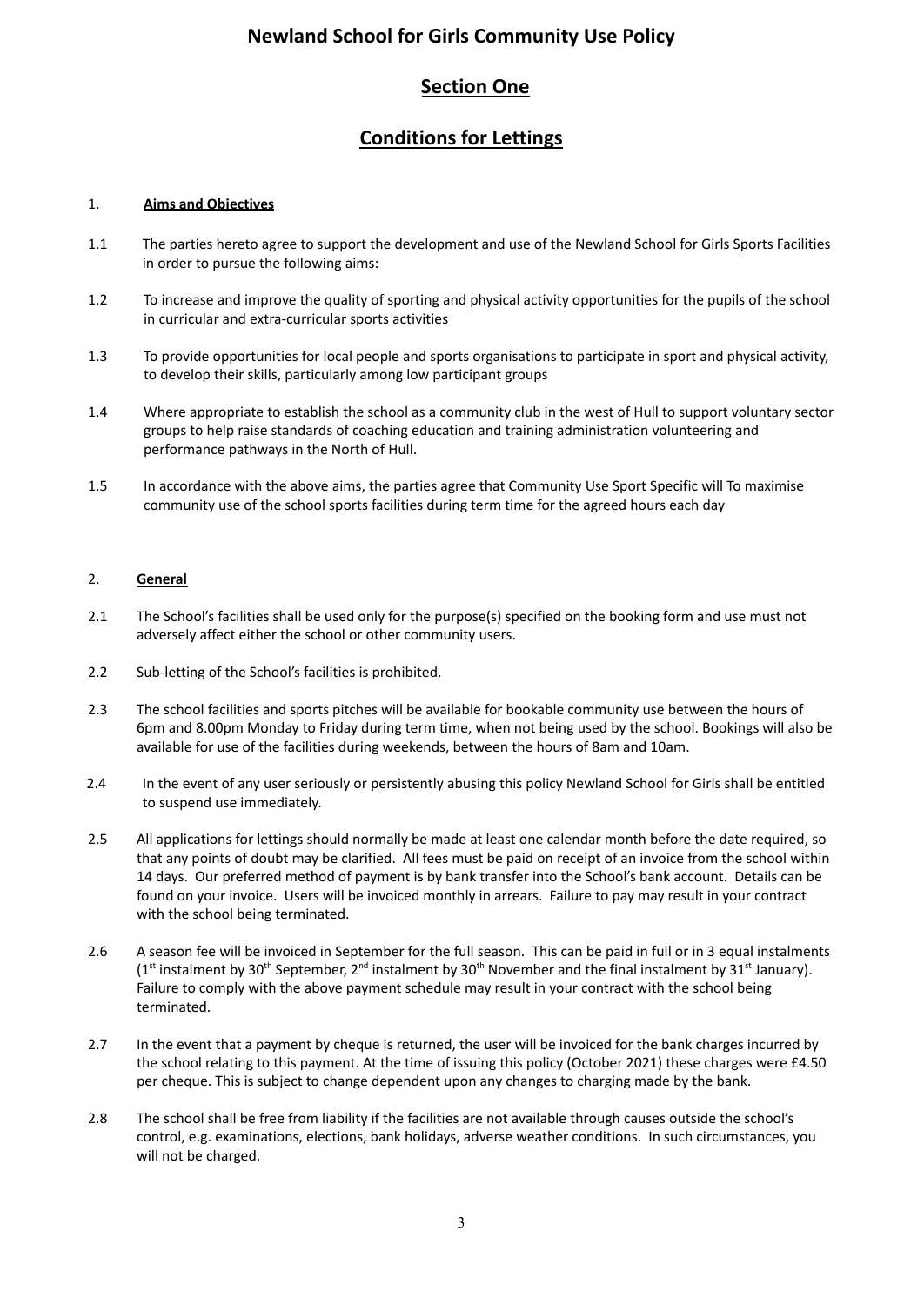- 2.9 Any cancellations by the user for a single or series of bookings must be notified to the School with at least 72 hours notice in writing via letter or email to piercyl@thrivetrust.uk. Failure to notify the school in time will result in a charge being made.
- 2.10 The school reserves the right, at any time, to increase the charges after the giving one calendar month's notice to the user group.
- 2.11 The school reserves the right to alter, amend or add to the conditions of use at any time and such alterations will be effective after giving seven days' notice to the user group.

#### 3. **Loss or Damage / Indemnity / Insurance Matters**

- 3.1 The school shall not be liable for any loss or damage to the user or any person(s) admitted to the premises by the user except where the same is due to the negligence of Newland School for Girls, Thrive Trust or any person for whom Newland School for Girls is responsible.
- 3.2 The school requires the user to make good any loss or damage caused to facilities or property on the premises during the hire period and to remove any litter for which the user is responsible.
- 3.3 In completing and submitting a booking form, the user agrees:
	- a) To indemnify Thrive Trust and/or the school in respect of liability for:
	- personal injury (whether fatal or otherwise) and
	- any other loss or damage, costs and expenses where the liability arises directly or indirectly out of this agreement, except where liability arises wholly or partly from negligence or breach of statutory duty by Thrive Trust or the school.
	- b) For the period of hire to maintain an adequate public liability insurance policy with an insurance company of repute against the user's legal liability, including the indemnity at 2.2 above arising from the use of the facilities by the user and to produce on request to the school the insurance policy and the current premium renewal receipt.

#### 4. **Specific Conditions**

- 4.1 Community use must not interfere with the statutory obligations of the school to deliver the curriculum
- 4.2 Users must not smoke on school premises, inside or outside the buildings.
- 4.3 The use of the school kitchens is not permitted. It may be possible to book the school caterer to deliver catering facilities for an event and this should be indicated in the initial contact regarding a booking.
- 4.4 The use of any footwear, equipment, chemicals or other materials which may cause damage to school floor surfaces is not permitted.
- 4.5 All users shall familiarise themselves with notices related to health, safety and fire precautions displayed around the school premises.
- 4.6 No portable electrical equipment supplied by the hirer must be connected to the fixed electrical supply unless it has undergone periodic testing and certification for electrical safety at least annually by a competent person, in accordance with the Electricity at Work Act (1989). The school reserves the right to inspect the documents at any time.
- 4.7 The user shall ensure that the school premises are left in a clean and tidy condition. Failure to do so will result in an additional charge being made.
- 4.8 No person under the age of 18 may make a booking for use of School premises.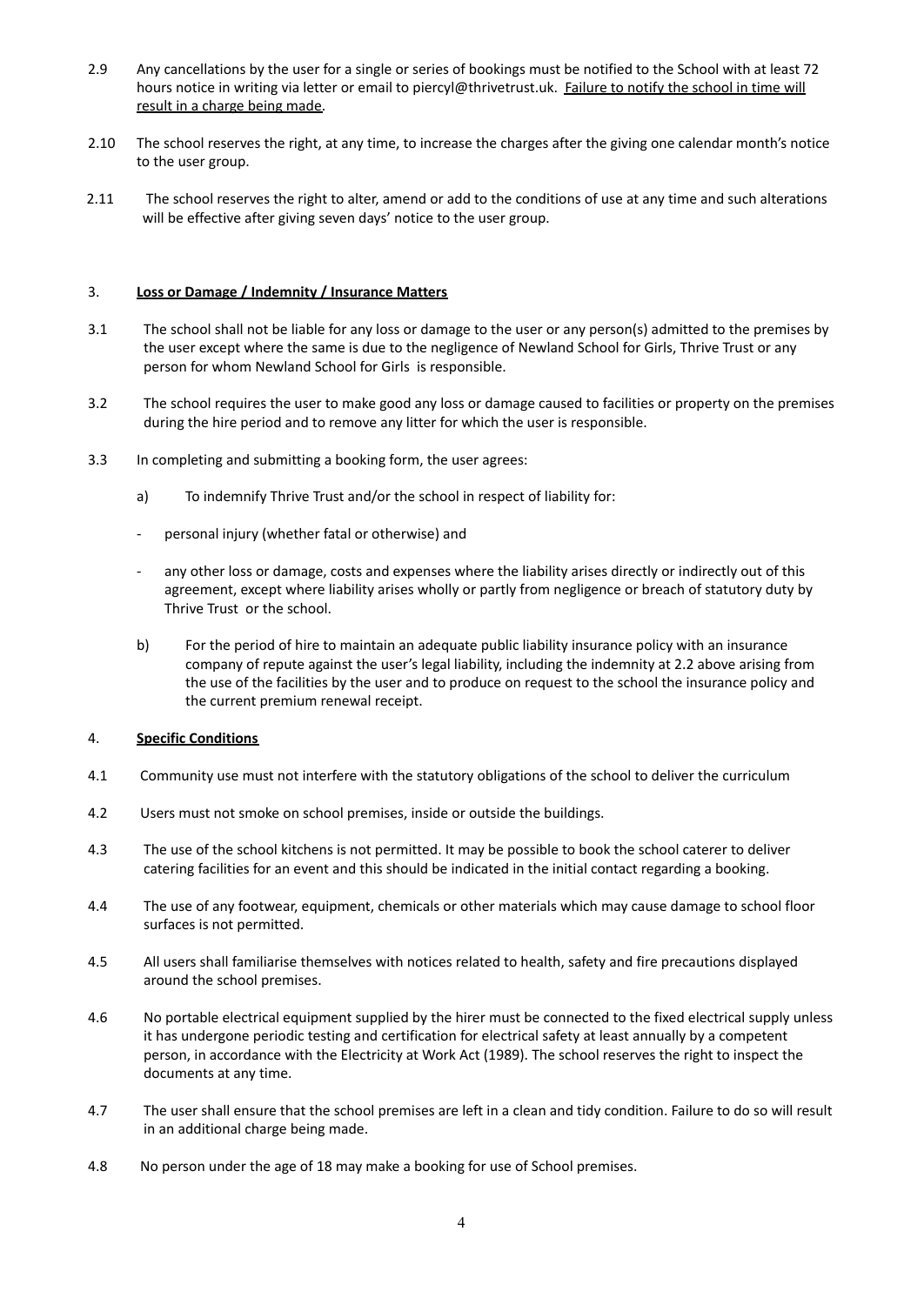- 4.9 No bookings will be accepted from groups known to have aims and objectives that conflict with the school's commitment to equal opportunities; this includes aims and objectives that discriminate on the grounds of disability, gender, sexuality, race or religion.
- 4.10 Car parking, where available, is at the owner's risk. The user must ensure that entrance roads are kept free and access for emergency vehicles is not obstructed.
- 4.11 No permanent furniture or equipment shall be introduced onto the premises without the prior permission of the school or governing body.
- 4.12 The user will make arrangements for:
	- a) The acceptance onto the premises and the removal of any property required for the user's own purposes;
	- b) The removal, unless otherwise agreed, on the expiry of the hire period of such property, or the hiring fee will be continued on a daily basis and no responsibility will be taken by the school, governing body or local education authority for its security or removal.
- 4.13 Hire of school premises does not include use of equipment or materials, unless stated in the booking confirmation. A charge will be made for such items if their use is requested. Where the equipment is specialised, a suitable person must be present to supervise its use. No equipment or fittings must be removed or adjusted without the previous approval of the school.
- 4.14 Sole hirers (individuals as opposed to clubs/ groups) of school facilities must be the sole instructor for all activities undertaken and always present during booked time.
- 4.15 The start and finish times of bookings must be strictly adhered to.

#### 5. **Child Protection**

- 5.1 Where activities involve children, users are responsible for ensuring that their staff / volunteers have, and continue to hold, a current and satisfactory Disclosure from the Criminal Records Bureau.
- 5.2 The school requires written confirmation that satisfactory disclosures have been obtained.
- 5.3 The school requires a copy of the group/club's Safeguarding Policy prior to commencement of letting for activities involving children, young people and vulnerable adults. You must also have, or be working towards, approval of your safeguarding policy by the Hull Safeguarding Board (the board can assist and work with any groups to do this, please contact )

#### 6 **First Aid and Emergencies**

- 6.1 The third party should arrange for first aid qualified personnel to attend medical emergencies during the hire period. For tournaments, competitions or other large events, the third party shall where required by the school's Governing Body contact the British Red Cross or St John's Ambulance and arrange, at the third party's sole cost, to have a qualified person from such an organisation in attendance at all times during the hire period. There is no access to site first aiders, however the facilities staff are able to contact the emergency services.
- 6.2 In the event of a fire the third party must ensure that third party users evacuate the site premises by the nearest exit and assemble in the designated area as detailed in the Evacuation/Fire Procedure (attached). The school's Facilities Officer must be informed by the third party in advance of any particular third party user who may require assistance in the event of an emergency.
- 6.3 It is the hirer's responsibility to take a register of all their delegates at the beginning of their session to act as a fire register in the case of 6.2 above or for any other evacuation or emergency procedures.
- 6.4 All accidents and incidents must be reported to the school's facilities management. Copies of the relevant report should be sent in writing no more that seven days after the event to the address below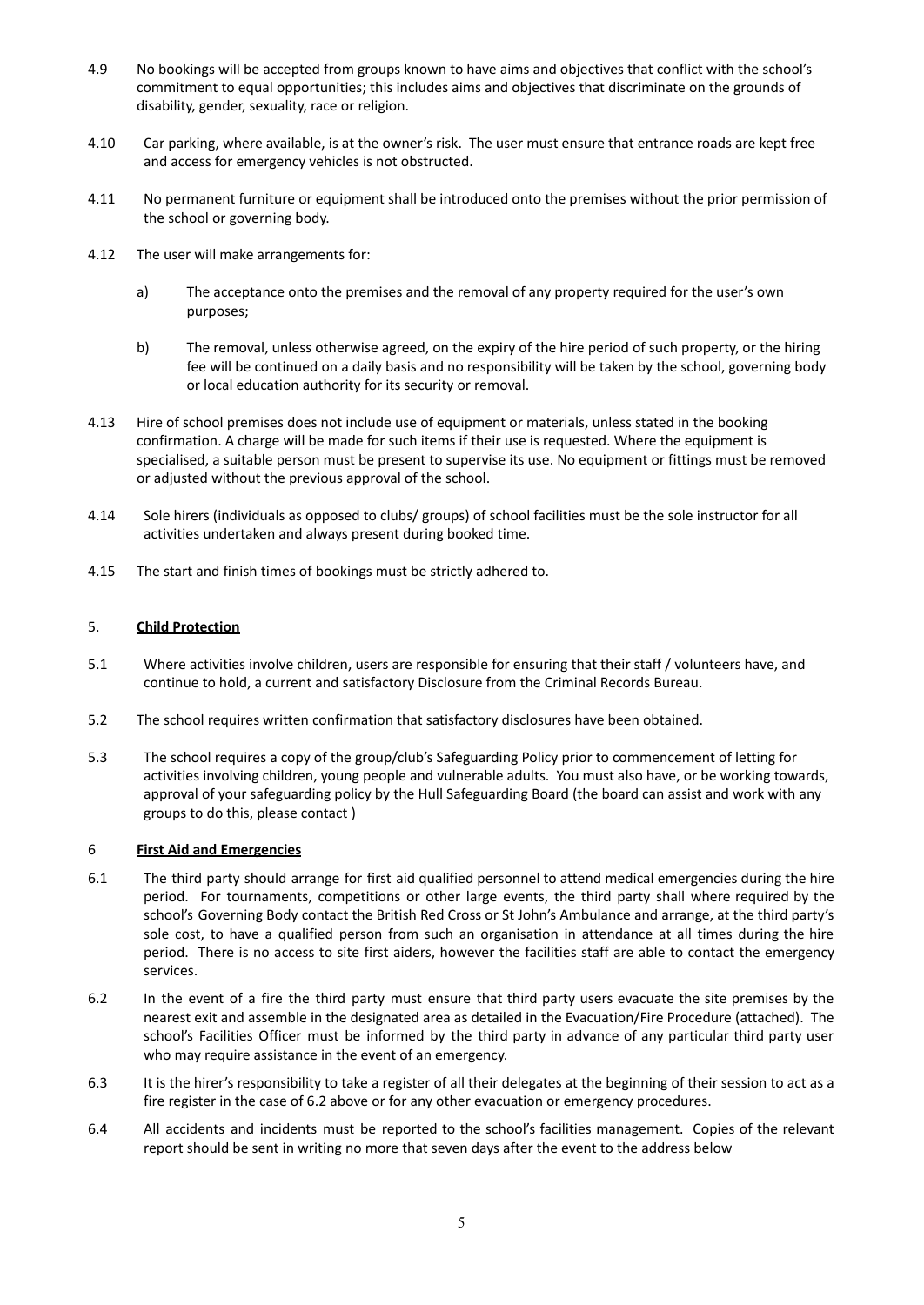#### 7. **Risk Assessment- Junior Teams**

7.1 Risk assessments, which take the school's risk assessments and policies into account where relevant, must be lodged with the school for information prior to the commencement of any activities by youth teams. The school may comment on the risk assessment (although it is under no obligation to do so) and any concerns raised by the school must be addressed before the activity takes place. The hirer/user group is responsible for carrying out any necessary actions identified or required as a result of the risk assessment.

#### 8. **Public Entertainment**

- 8.1 Premises that are licensed for public entertainment are subject to the conditions of appropriate licences, which must be complied with by the user.
- 8.2 Where premises are not licensed, the promoters of any entertainment which requires a licence are responsible for ensuring it is obtained before use of facilities.
- 8.3.1 When facilities are hired for public entertainment or meetings, the user shall ensure that sufficient stewards are available at exits and entrances to maintain order. Maintaining order is the sole responsibility of the user.
- 8.4 No dramatic, musical or other work in which a copyright exists shall be performed on the premises unless the consent of the owner of the copyright has been obtained. The user shall indemnify the school against all claims made against them for breach of copyright.
- 8.5 The consumption of alcohol on the premises is not permitted at any time.

#### 9 **Martial Arts**

Organisers and instructors shall be members of a body recognised by Sport England (where there is a recognised body). Applications and re-applications for use of premises must include the name of the organisation of which they are a member.

#### 10 **Sports Groups**

Sports groups, or their instructors, must be members of, or registered with, the appropriate sporting National Governing Body and comply with that body's policy on coaching.

- 10.1 If appropriate to establish a community hub in the school for the North of Hull to support voluntary sector groups to help raise standards of coaching education and training administration volunteering and performance pathways in the North of Hull.
- 10.2 Allow affiliated organisations to manage and administer junior and senior leagues.
- 10.3 When groups are working with young people the group must have, or be working towards, the appropriate National Governing Body accreditation (eg Club Mark/Charter Standard).
- 10.4 Sports groups, or their instructors, must be members of, or registered with the appropriate sporting National Governing Body and comply with that body's policy on coaching.
- 10.5. **National Governing Body** sports programmes may be promoted through forward planning of developmental activities at times, which best suit the priority groups to cater for eligibility of use during the community use period. These programmes may include:
- 10.5.1 (i) Opportunities for beginners, for people wishing to improve their skills via programmes of coaching and competition, and training for players, coaches and officials
- 10.5.2 (ii) Specific activities aimed at attracting new participants to from the following priority groups:
	- 16 and under;
	- 45 and over;
	- Girls and women;
	- Lower socio-economic groups;
	- **Black and Ethnic Minorities;**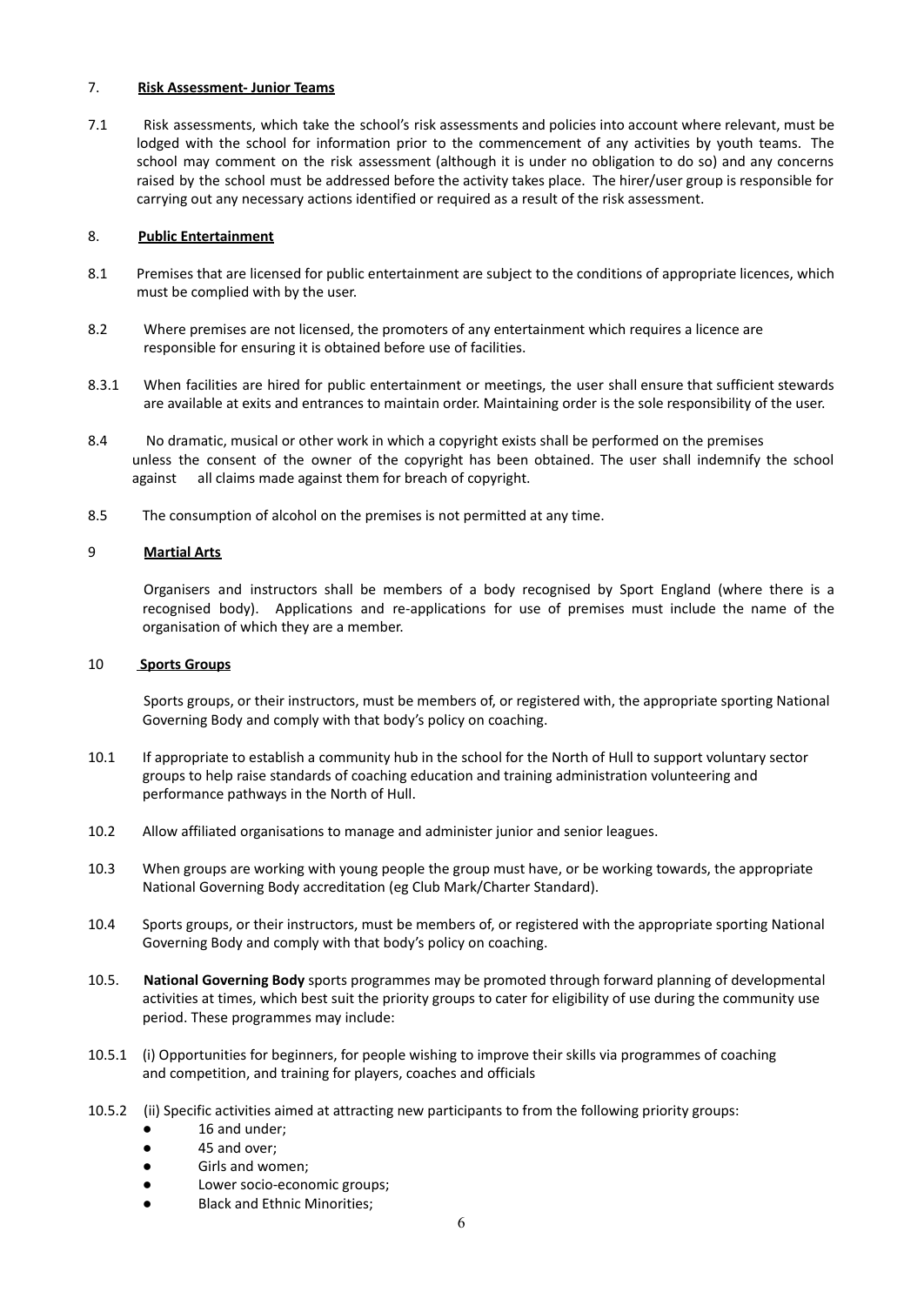- People with Disabilities;
- Other specified target groups agreed between the parties to this agreement.
- 10.5.3 (iii) A balanced programme of use which satisfies school needs and provides for a wide range of community sport including provision for:
	- Development initiatives;
	- Casual use;
	- League and tournament competition from junior to senior levels
	- Organised club sessions;
	- Coaching and officiating courses.

#### 11 **School Management Responsibilities**

The Headteacher of the school will be responsible for community use and lettings of the school facilities, in line with this community use agreement. The headteacher may choose to delegate responsibility for the detailed day to day management of this policy to a designated member of staff, while still retaining overall responsibility. If there is a specific concern about any particular letting or activity, the Headteacher will consult with the Chair of the Finance, Personnel and General Purpose Committee (or appropriate alternative) who is empowered to make decisions on behalf of Thrive Trust

Booking requests should be made via the person named in section three of this scheme.

The school shall:

- 11.1 Be responsible for the facility and will resource, manage and routinely maintain it in a manner that will allow achievement of the aims and objectives set out in clause 1 above.
- 11.2 Make available the sports facilities on the occasions and times herein specified for school use and use by the community.
- 11.3 Provide lights and such other amenities as required for the facility and its intended use
- 11.4 To insure, and keep insured, the Newland School for GIrls against all usual commercial risks including public liability in its full reinstatement value.
- 11.5 Effect repairs and make good accidental damage arising out of, or occasioned by, the use of the school premises and sports facilities or in the event of damage by an insured risk. The user would have the responsibility to pay costs incurred.
- 11.6 Establish with Trust a practical policy framework for managing and operating the facility during periods allocated for community use and for use by the school. Within the financial constraints imposed by Part 2 Chapter VI of the Education Act (1996) as amended and the Governing Body's Instrument of Government this framework should seek to enable:
- 11.7 A policy of affordable pricing that clearly demonstrates the capability of achieving the targets for community use defined above. NB. This would be subject to affordability for the school
- 11.8 Equal opportunities of access for the principal use groups;
- 11.9 Flexibility to extend access beyond the defined Community Use Period provided that this does not adversely affect the school curriculum requirements and conversely to relinquish control temporarily on reasonable request and notice given by Thrive Trust;
- 11.10 Easy and accessible booking arrangements for Casual Use;
- 11.11 Regular review of the programme bookings during the first three years of operations of the facility under this agreement
- 11.12 Allow affiliated organisations to manage and administer junior and senior leagues.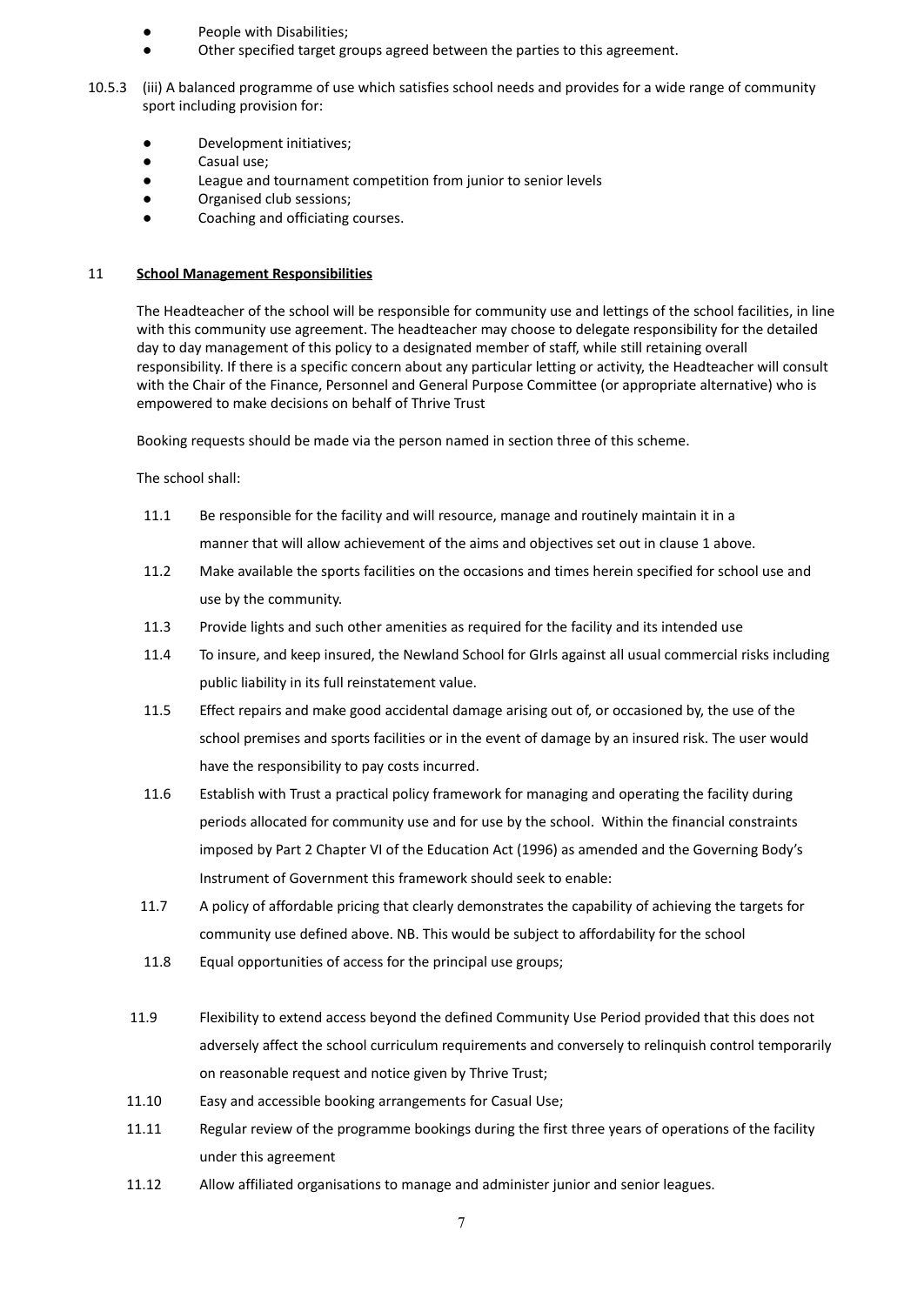#### 12 **Mechanism for Review**

Newland School for Girls reserves the right to change the terms and conditions associated with this Community Use scheme (including the prices levied) to suit prevailing market conditions.

A formal review of the scheme, including the pricing policy contained in Appendix 1, will be undertaken by the facilities and resources committee annually during the spring term. Any changes will be notified to users before the start of the summer term and will take effect from September 1 of the next academic year.

#### **13. Duration of Agreement**

- 13.1 This agreement will remain in force for a period of one year from the date hereof
- 13.2 There will be a regular review of the programme bookings during the first three years of operations of the facility under this agreement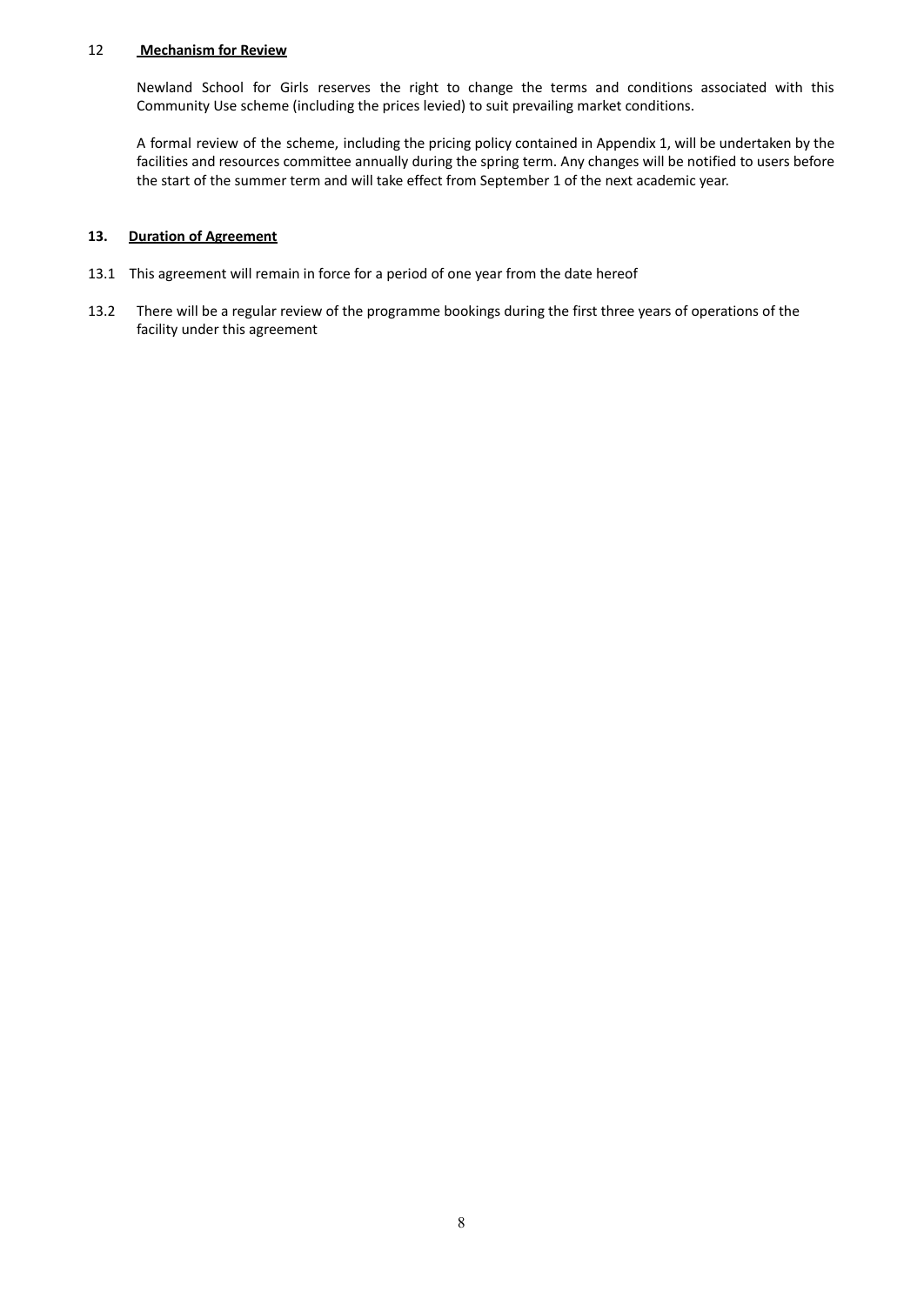## **Section Two**

## **Booking Form**

#### 1. **Booking Details.**

Please complete full details of lead person making the booking

| Surname                     |  |
|-----------------------------|--|
| First Name                  |  |
| Title (eg Mrs, Mrs, Miss)   |  |
| <b>Address and Postcode</b> |  |
|                             |  |
| Contact Telephone Number    |  |
| Mobile Number               |  |
| <b>Email Address</b>        |  |

#### 2. **Booking Information.**

Please complete fully.

| <b>Name of User</b><br>(Organisation, Team, Individual.)<br>Please include the age category of your team if applicable                                                                    |        |                        |                                                        |     |                                                                    |                       |
|-------------------------------------------------------------------------------------------------------------------------------------------------------------------------------------------|--------|------------------------|--------------------------------------------------------|-----|--------------------------------------------------------------------|-----------------------|
| Name and contact details of person with lead<br>responsibility throughout all bookings.                                                                                                   |        |                        |                                                        |     |                                                                    |                       |
| Purpose<br>Or activity for which booking is required.                                                                                                                                     |        |                        |                                                        |     |                                                                    |                       |
| <b>Facilities Required.</b><br>Please consult schedule of charges for details of facilities<br>available and charges; please specify all facilities<br>required.<br>Please see Appendix 1 |        |                        |                                                        |     |                                                                    |                       |
| Dates Required.                                                                                                                                                                           |        |                        | From:                                                  | To: |                                                                    |                       |
| Day / s of the week<br>required, please tick<br>and complete times and<br>frequency.                                                                                                      | Day    | Tick days<br>required. | Time including preparation and clearing<br>up.<br>From | To  | Frequency<br>I.e. Weekly,<br>fortnightly, four<br>weekly, monthly. | <b>Other Comments</b> |
|                                                                                                                                                                                           | Mon.   |                        |                                                        |     |                                                                    |                       |
|                                                                                                                                                                                           | Tues.  |                        |                                                        |     |                                                                    |                       |
|                                                                                                                                                                                           | Wed.   |                        |                                                        |     |                                                                    |                       |
|                                                                                                                                                                                           | Thurs. |                        |                                                        |     |                                                                    |                       |
|                                                                                                                                                                                           | Fri.   |                        |                                                        |     |                                                                    |                       |
|                                                                                                                                                                                           | Sat.   |                        |                                                        |     |                                                                    |                       |
|                                                                                                                                                                                           | Sun.   |                        |                                                        |     |                                                                    |                       |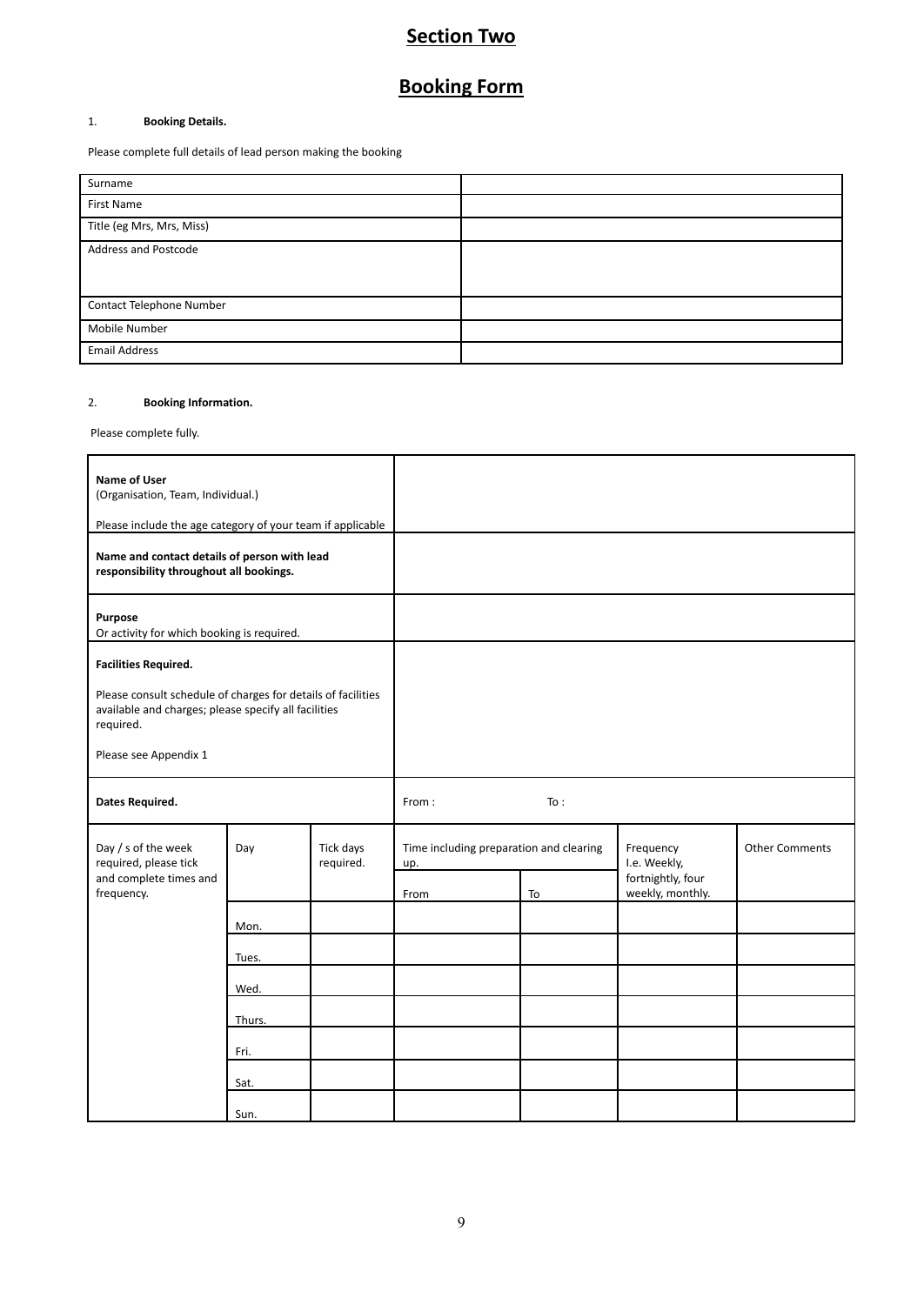| Category Of Use -<br>Please See Appendix 2.                        |                                            | *Please complete category of booking here. |                                         |        |                                                                         |        |                        |        |
|--------------------------------------------------------------------|--------------------------------------------|--------------------------------------------|-----------------------------------------|--------|-------------------------------------------------------------------------|--------|------------------------|--------|
| Numbers involved.                                                  | <b>Estimated Total Number</b><br>Attending | of which<br>Age $0 - 16$                   |                                         |        | of which<br>Age 17 - 24                                                 |        | of which<br>Age $24 +$ |        |
| Total number of people<br>attending and break down<br>of age group | Male                                       | Female                                     | Male                                    | Female | Male                                                                    | Female | Male                   | Female |
| Of those attending,<br>approximately how many -                    | Live in Hull?                              |                                            | Are children who attend<br>this school? |        | Are<br>parents/carer/guardian of<br>children who attend this<br>school? |        | Are disabled?          |        |
|                                                                    |                                            |                                            |                                         |        |                                                                         |        |                        |        |

\*Evidence may be required.

#### **Booking Declaration -**

I hereby declare that I am over 18 years of age. I have read, understand, agree and hereby accept on behalf of the aforementioned organisation the school's 'Conditions for Lettings' detailed in Section One.

I agree to pay the appropriate fee on receipt of an invoice.

I confirm that:-

- **°** I have an adequate public liability insurance policy, which must be no less than £2 million ( see Insurance Statement and Questionnaire )
- **°** I have attached a copy of the **risk assessment** for the activity.

A Covid risk assessment must be completed in line with government and sports governing body guidance and is **the responsibility of the hirer not of the school.** Please seek advice from your local sports governing body for all Risk Assessments. Further guidance can be found a[t](https://www.thefa.com/-/media/thefacom-new/files/get-involved/2021/covid-19-safeguarding-risk-assessment-guidance---11-may.ashx)

[https://www.thefa.com/-/media/thefacom-new/files/get-involved/2021/covid-19-safeguarding-risk-assessment-guida](https://www.thefa.com/-/media/thefacom-new/files/get-involved/2021/covid-19-safeguarding-risk-assessment-guidance---11-may.ashx) [nce---11-may.ashx](https://www.thefa.com/-/media/thefacom-new/files/get-involved/2021/covid-19-safeguarding-risk-assessment-guidance---11-may.ashx)

- **°** All staff / volunteers working with children have and continue to hold a current satisfactory Disclosure from the Criminal Records Bureau.
- **°** I have attached a copy of the safeguarding policy where a booking is for children, young people activity and/or vulnerable adults.
- ° If a sport children/young people booking: we have obtained / are working towards the sport Governing Body relevant accreditation scheme

| Name of Organisation, Team or Individual |  |
|------------------------------------------|--|
| <b>Authorised Signature</b>              |  |
| <b>Printed Name</b>                      |  |
| <b>Date</b>                              |  |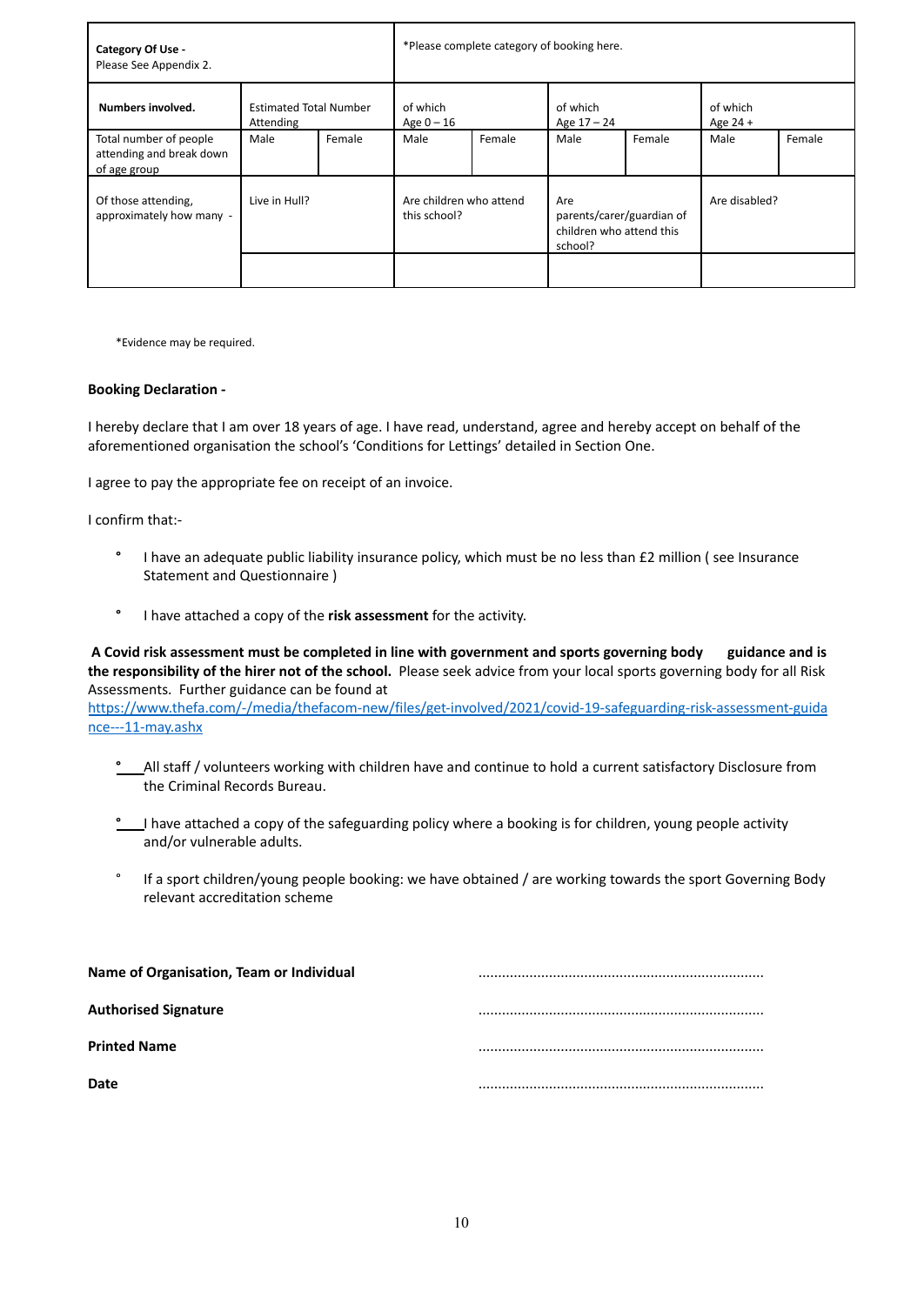## **Section Three**

### **Insurance Statement and Questionnaire**

#### **Statement**

The Importance of Public Liability Insurance to any organisation or person hiring school premises is that their Insurers undertake to protect them against their legal liability to pay compensation for death, bodily injury or disease to third parties or loss of or damage to their property. It is not unusual nowadays to see Courts award settlements well in excess of £1million following serious injury to single individuals. Obviously, the risk of a catastrophe on this scale is remote but clearly it is essential that every hirer of school premises is adequately insured because few will have the financial resources to meet their liabilities without appropriate insurance.

- Newland School for Girls carries its own liability insurance but this cannot deal with claims for injury to third parties or loss of or damage to their property caused by the organiser, team or any individual hiring school premises.
- The organisation, team or individual hiring school premises must therefore arrange their own insurance as clearly stated in the Hire Conditions. In this respect, the limit of indemnity under their Public Liability Policy must not be less than £2 million.

#### **Insurance Questionnaire**

It is necessary for you to have your own Public Liability insurance as the school's insurance cannot protect you as the hirer against your legal liability to pay compensation for accidental death of, or bodily injury to, third parties or accidental loss of, or accidental damage caused to their property. You will appreciate that this is a risk which must be avoided in everyone's interests.

#### **IF YOU DO NOT HAVE PUBLIC LIABILITY INSURANCE, YOU MUST NOT USE THE SCHOOL FACILITIES**

| Name of the organisation, team or individual insured.<br>(Must be the same as Name of user on Page 6) |        |
|-------------------------------------------------------------------------------------------------------|--------|
| Insurer and branch                                                                                    |        |
| Policy Number                                                                                         |        |
| Renewal Date                                                                                          |        |
| Limit of Indemnity                                                                                    |        |
| Does the policy include Club Member to Club Member<br>Insurance (If appropriate)?                     | Yes/No |
| Does the policy include Damage to Premises?                                                           | Yes/No |

The School needs evidence of continuity of Public Liability Insurance cover and requires you to provide a written statement to this effect on each renewal date. You must also notify the school immediately if cover is changed, lapsed or cancelled.

| Name of Organisation, Team or Individual |  |
|------------------------------------------|--|
| <b>Authorised Signature</b>              |  |
| <b>Printed Name</b>                      |  |
| Date                                     |  |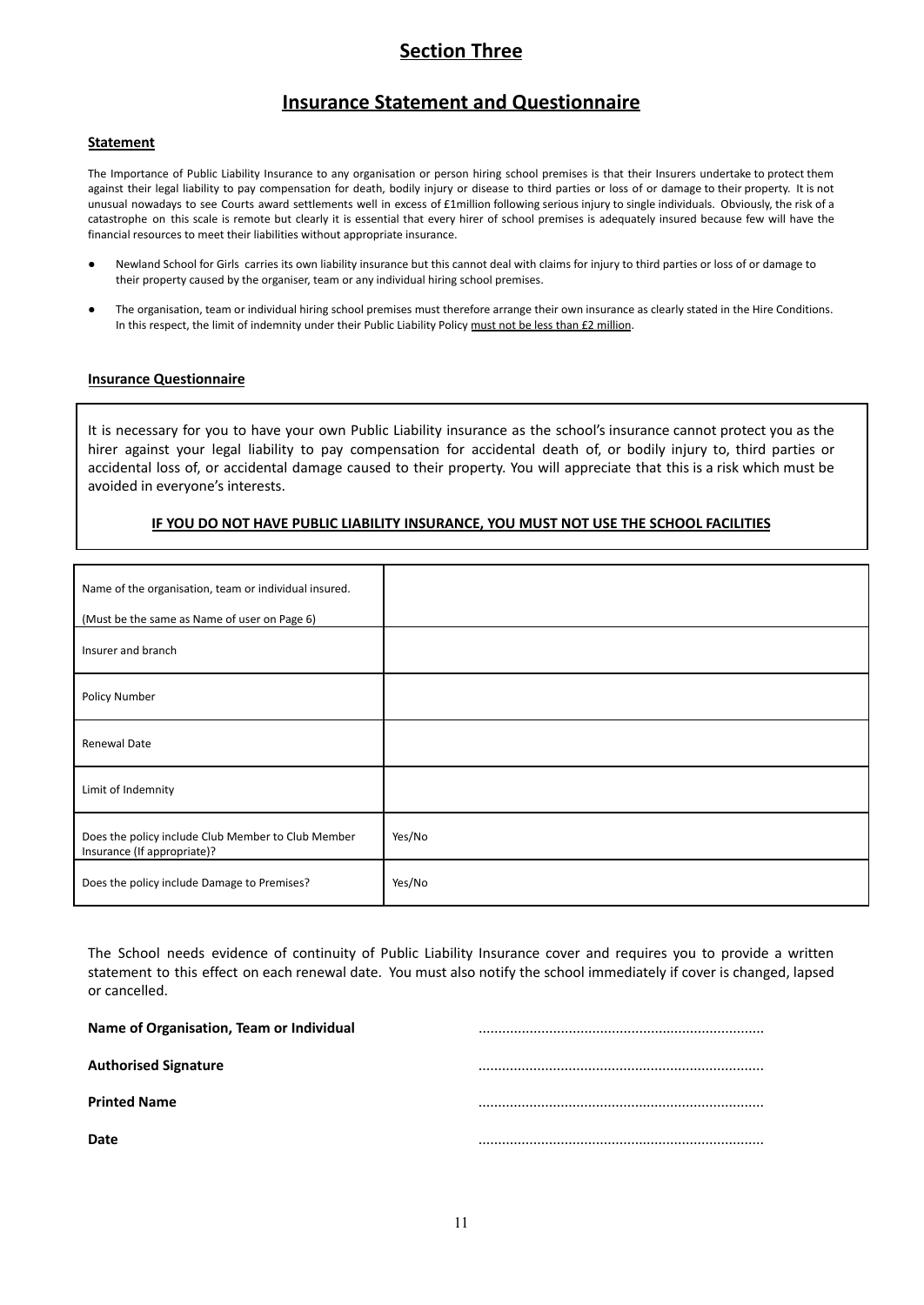**After fully completing both parts the Community Use of Schools Booking Form and Insurance Statement and Questionnaire, please send to -**

**Lisa Piercy**

**Finance Officer**

**Newland School for Girls**

**Cottingham Road**

**Hull**

**HU6 7RU**

**[piercyl@thrivetrust.uk](mailto:piercyl@thrivetrust.uk)**

#### *DETAILS TO BE CONFIRMED*

**If your application is accepted a letter of confirmation will be sent/emailed to you.**

#### **The booking has not been confirmed until you receive this confirmation in writing.**

Please note: It is essential that any sole hirer must be the sole instructor for all activities undertaken and always present during the booked times.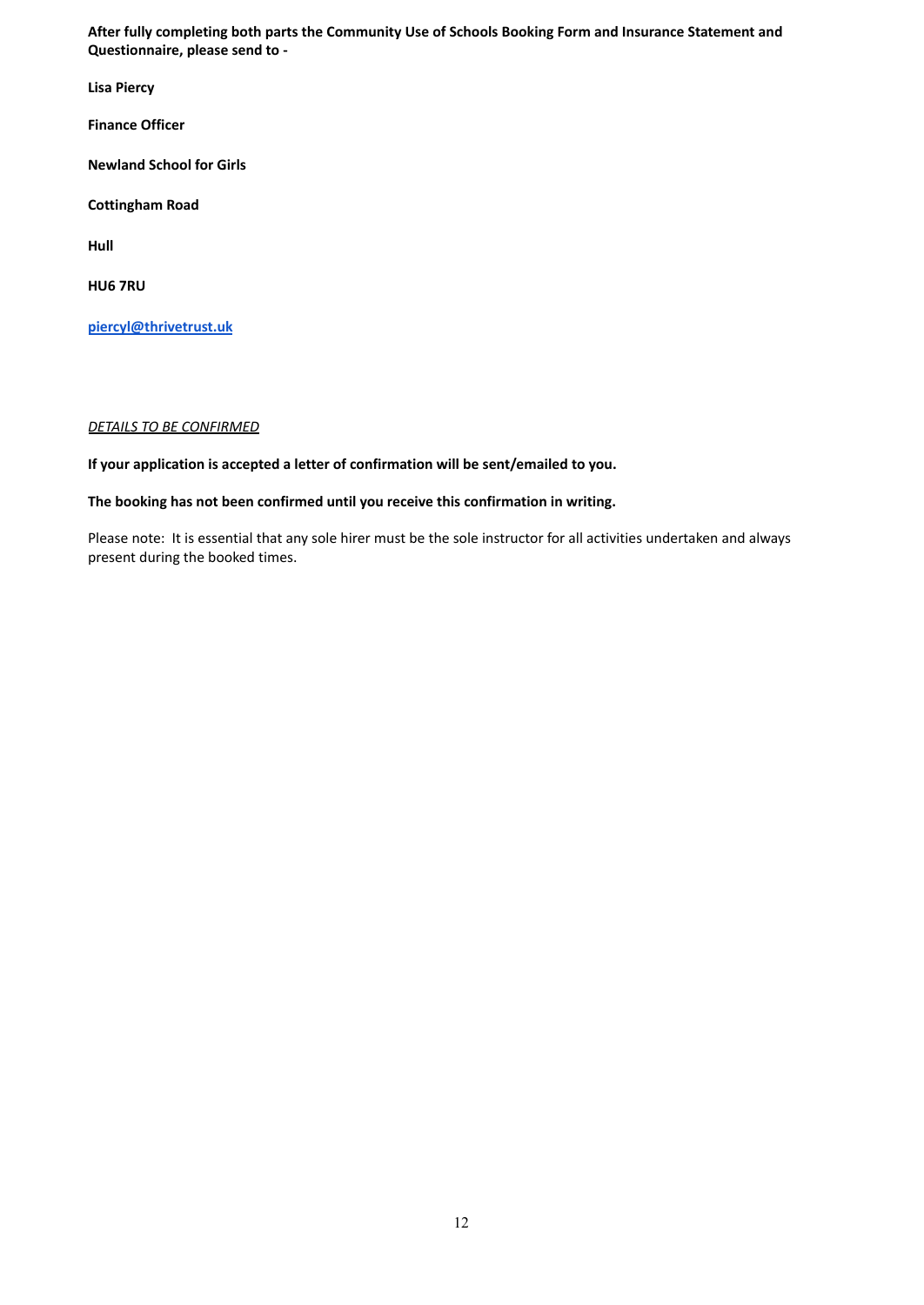#### **Appendix 1**

#### **Schedules of Charges 2021-22 - Prices are based on an hourly rate unless otherwise stated.**

| <b>Facility</b>                            | <b>Commercial Rate</b>     | <b>Discounted Rate</b>     |
|--------------------------------------------|----------------------------|----------------------------|
| Sports Hall- Whole Sports Hall             | £35 Weekday                | £18 Weekday                |
| prices included use of changing facilities | £45 Weekend                | £23 Weekend                |
| Sports Pitches                             | £35 Weekday                | £18 Weekday                |
| prices included use of changing facilities | £45 Weekend                | £23 Weekend                |
| <b>MUGA</b>                                | £20 Weekday                | £15 Weekday                |
| prices included use of changing facilities | £25 Weekend                | £20 Weekend                |
| Dance Studio                               | £25 Weekday                | £15 Weekday                |
| prices included use of changing facilities | £28 Weekend                | £20 Weekend                |
| Drama Studio                               | £25 Weekday<br>£28 Weekend | £15 Weekday<br>£20 Weekend |
| Classroom                                  | £25 Weekday<br>£28 Weekend | £15 Weekday<br>£20 Weekend |
| Specialist Classroom (including use of     | £50 Weekday                | £25 Weekday                |
| equipment)                                 | £70 Weekend                | £50 Weekend                |
| <b>Fitness Suite</b>                       | £25 Weekday                | £20 Weekday                |
| prices included use of changing facilities | £35 Weekend                | £25 Weekend                |
| Main Hall                                  | £50 Weekday<br>£75 Weekend | £37 Weekday<br>£56 Weekend |

Note: The school would need to consider the definition of user groups and category of charge (see below).

#### **NB - See Appendix 2 to determine the correct rate for your booking.**

Vat will be added where a sports facility (sports-hall, gymnasium or pitch) is used for a sporting activity and is a one off booking. Non-sporting activities and block bookings for sporting activities are VAT exempt.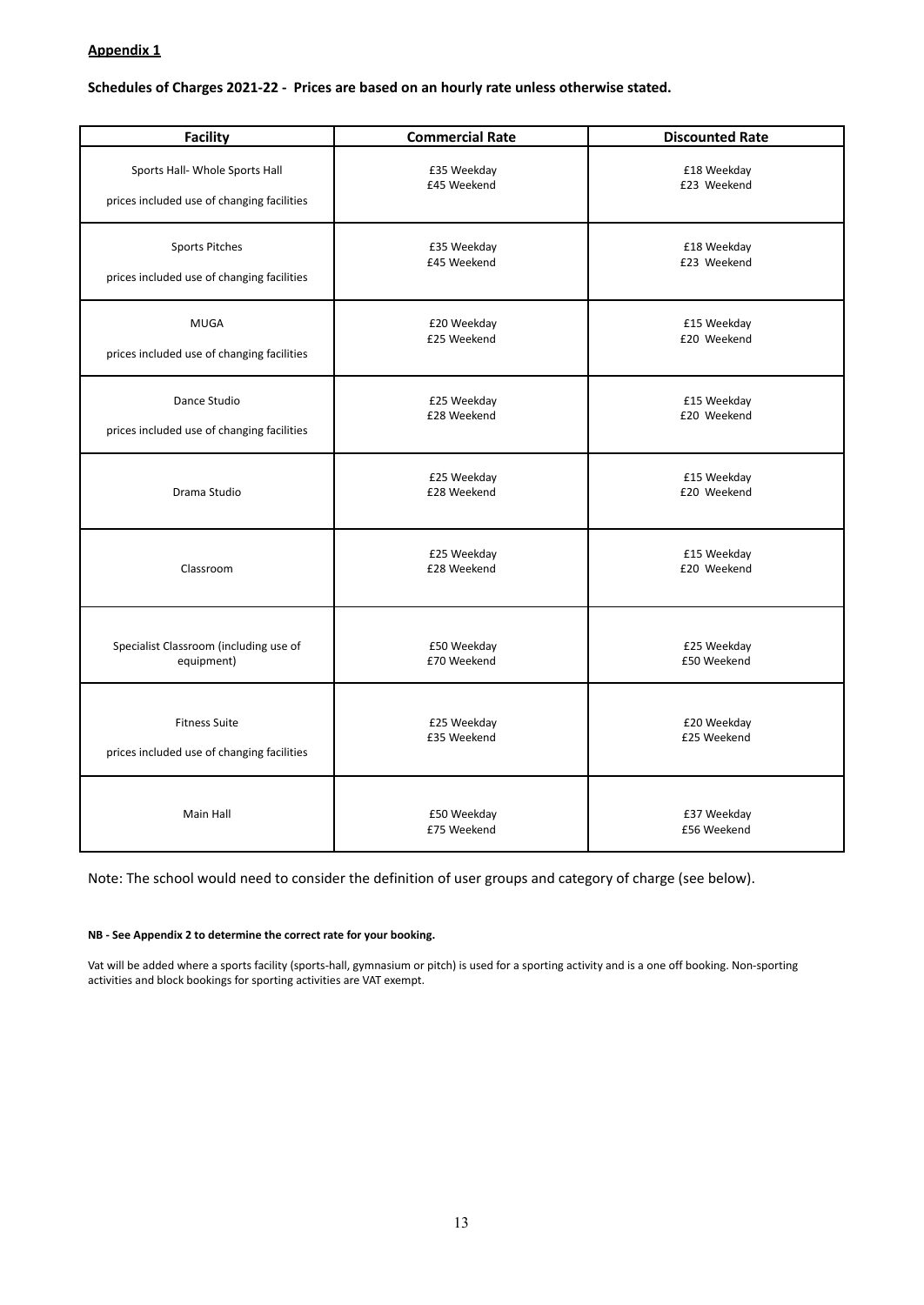#### **Hull Community Use of Academy Definition of User Groups and Category of Charge**

| <b>Description</b>                       | <b>Definition</b>                                                                                                                                                                                                                                                                                                                                                                                          | Category               |
|------------------------------------------|------------------------------------------------------------------------------------------------------------------------------------------------------------------------------------------------------------------------------------------------------------------------------------------------------------------------------------------------------------------------------------------------------------|------------------------|
| <b>Area Committees</b>                   | Area committee meetings or other local authority area meetings.                                                                                                                                                                                                                                                                                                                                            | <b>Discounted Rate</b> |
| <b>Childcare - Private</b>               | Childcare provisions organised and managed by a private<br>organisation / business. Profit making and paying salaries to staff.                                                                                                                                                                                                                                                                            | <b>Discounted Rate</b> |
| <b>Childcare - School</b>                | Childcare provision organised and managed by the school.<br>Childcare within the school linked to extended school provision.                                                                                                                                                                                                                                                                               | <b>Discounted Rate</b> |
| <b>Childcare - VolCom</b>                | Childcare provision organised and managed by the voluntary /<br>community sector. None profit making.                                                                                                                                                                                                                                                                                                      | <b>Discounted Rate</b> |
| <b>Councillor Surgery</b>                | Councillor's surgery.                                                                                                                                                                                                                                                                                                                                                                                      | Discounted Rate        |
| <b>Education - Hcc</b>                   | Education organised and managed by Hull City Council's Adult<br><b>Education Department.</b>                                                                                                                                                                                                                                                                                                               | Discounted Rate        |
| <b>Education - Other</b>                 | All other education not connected to the local authority.                                                                                                                                                                                                                                                                                                                                                  | <b>Discounted Rate</b> |
| Other                                    | Any other group that does not fit into another definition.                                                                                                                                                                                                                                                                                                                                                 | <b>Discounted Rate</b> |
| <b>Private Group - Non Profit Making</b> | Private groups that are none profit making. This would include<br>things like Neighbourhood Watch.                                                                                                                                                                                                                                                                                                         | <b>Discounted Rate</b> |
| <b>Private Group - Profit Making</b>     | All other private groups that are profit making. This would include<br>things like Slimming Clubs, Weight Watchers etc.                                                                                                                                                                                                                                                                                    | <b>Commercial Rate</b> |
| <b>Registered Charity</b>                | Registered charities.                                                                                                                                                                                                                                                                                                                                                                                      | <b>Discounted Rate</b> |
| <b>Scouts / Guides</b>                   | Scouts, Guides, Brownies etc                                                                                                                                                                                                                                                                                                                                                                               | <b>Discounted Rate</b> |
| <b>Sports Fitness - Private Group</b>    | Sports and fitness activities such as dance, gymnastics, judo,<br>martial arts where the group is organised and managed by an<br>individual or a company as a business. This would include those<br>groups where the children pay for the training and the manager<br>of the activity is paid a salary to deliver the training. Many dance<br>groups, martial arts, boxing etc might fall into this group. | <b>Commercial Rate</b> |
| <b>Sports Fitness - VolCom</b>           | Sports and fitness where the activity is delivered on a non-profit<br>making basis. This should only include those activities where the<br>person delivering the training is not paid a salary but works purely<br>on a voluntary basis. This might include things like senior citizens'<br>fitness group.                                                                                                 | <b>Discounted Rate</b> |
| <b>Sports Team</b>                       | Team sports such as football, rugby and netball for children and<br>young people up to 16 years old.                                                                                                                                                                                                                                                                                                       | <b>Discounted Rate</b> |
| <b>Sports Team - Adults</b>              | Team sports such as football, rugby and netball for adults and<br>young people over 16.                                                                                                                                                                                                                                                                                                                    | <b>Commercial Rate</b> |
| Youth Group - Hcc                        | Youth groups run by Hull City Council                                                                                                                                                                                                                                                                                                                                                                      | <b>Discounted Rate</b> |
| Youth Group - VolCom                     | Youth groups run by the voluntary community sector                                                                                                                                                                                                                                                                                                                                                         | <b>Discounted Rate</b> |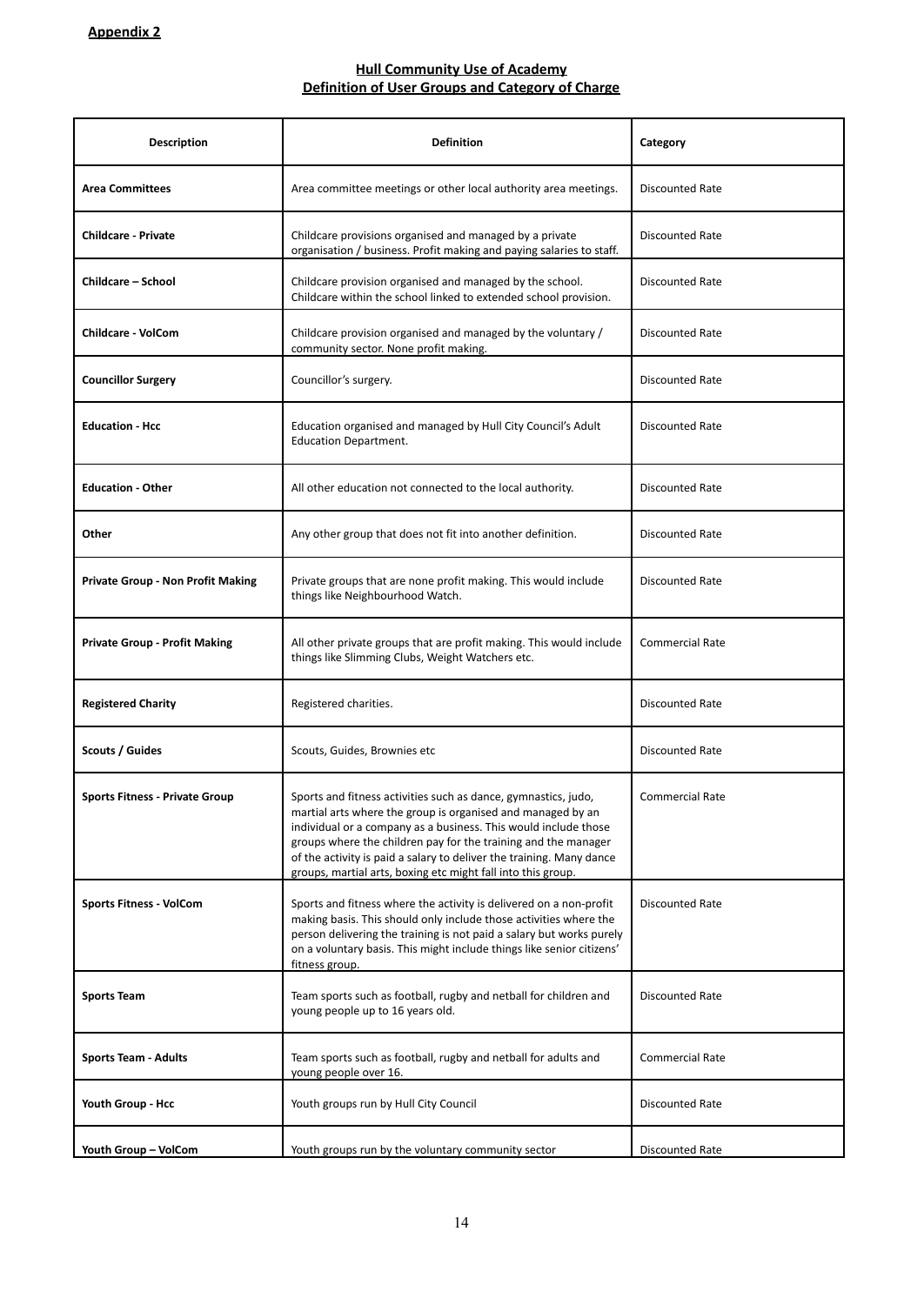

# **Newland School for Girls Evacuation/Fire Procedure Community Use**

1st November 2021 Review 1<sup>st</sup> November 2022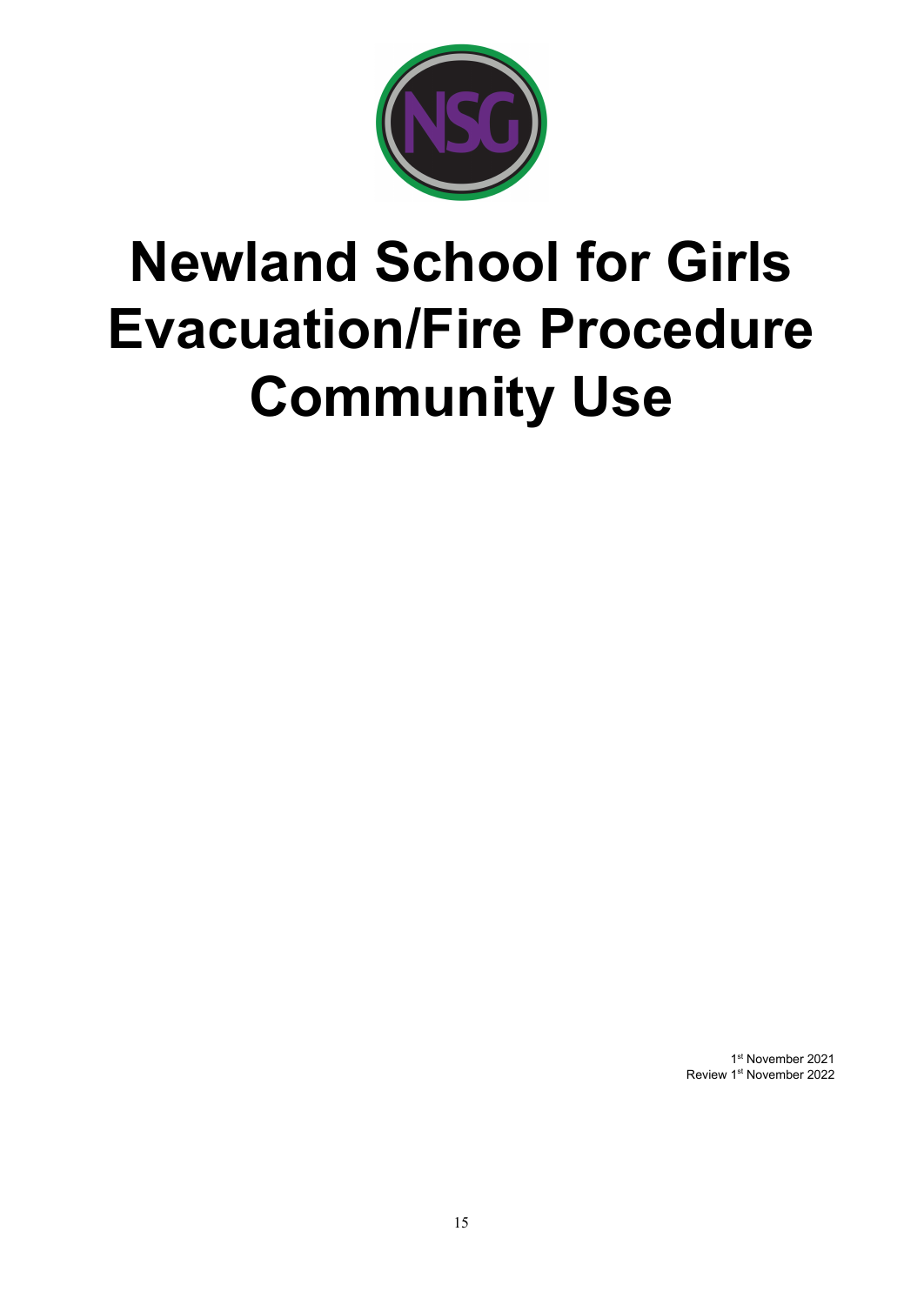## **IN THE EVENT OF FIRE OR AN EMERGENCY EVACUATION OF THE BUILDING, THE FOLLOWING PROCEDURE SHOULD BE FOLLOWED**

## **A FIRE IS INDICATED BY THE CONTINUOUS SOUNDING OF THE FIRE ALARM**

## **ONCE THE ALARM IS SOUNDED THE FIRE PROCEDURE SHOULD BE FOLLOWED BY EVERYONE**

- **Leave the building by the nearest safe route directed by the GREEN fire exit signs and as directed by your Coach/Instructor and the Site Facilities Assistant.**
- **Leave quietly and quickly and leave your belongings behind.**
- **Users of the facilities should assemble at the outside Netball Court, situated adjacent to the Cafe, as directed by your Coach/Instructor. Await further instruction from the Site Facilities Assistant.**
- **DO NOT re-enter the building unless you have been advised to do so by the Site Facilities Assistant or appropriate Fire Personnel.**